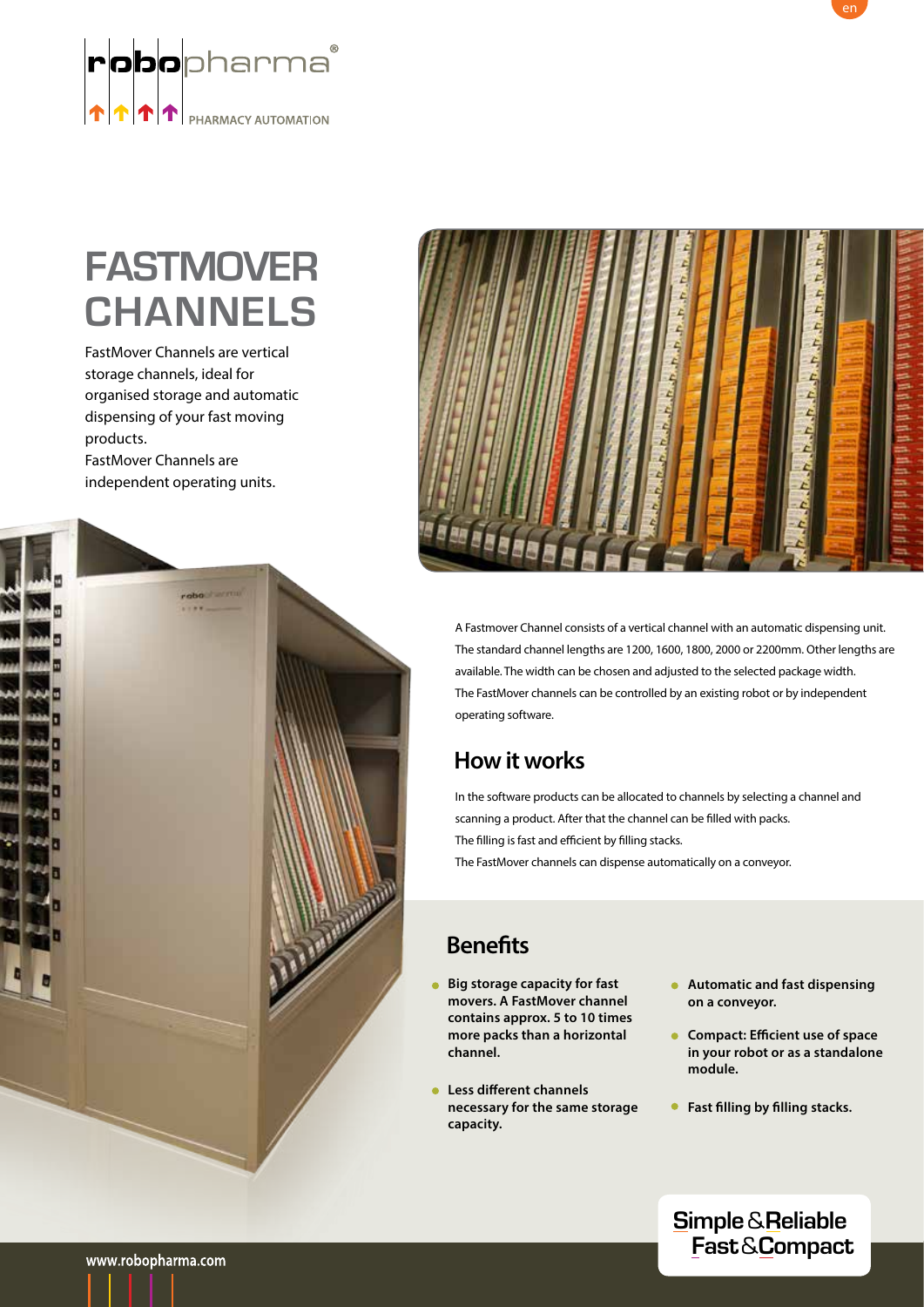

## **Application**

FastMover channels can be used standalone or in combination with a horizontal channel robot, which can be equipped with slow mover doors.

FastMover channels can be used in one small group of just a few pieces or alternatively in large groups of several hundred FastMover channels.

Application in community pharmacies, hospital pharmacies, central filling pharmacies, pharmaceutical wholesalers etc.



## **Configurations**

**1 line parallel to a wall A-form:** 2 lines parallel to each other with dispensing sides facing each other.



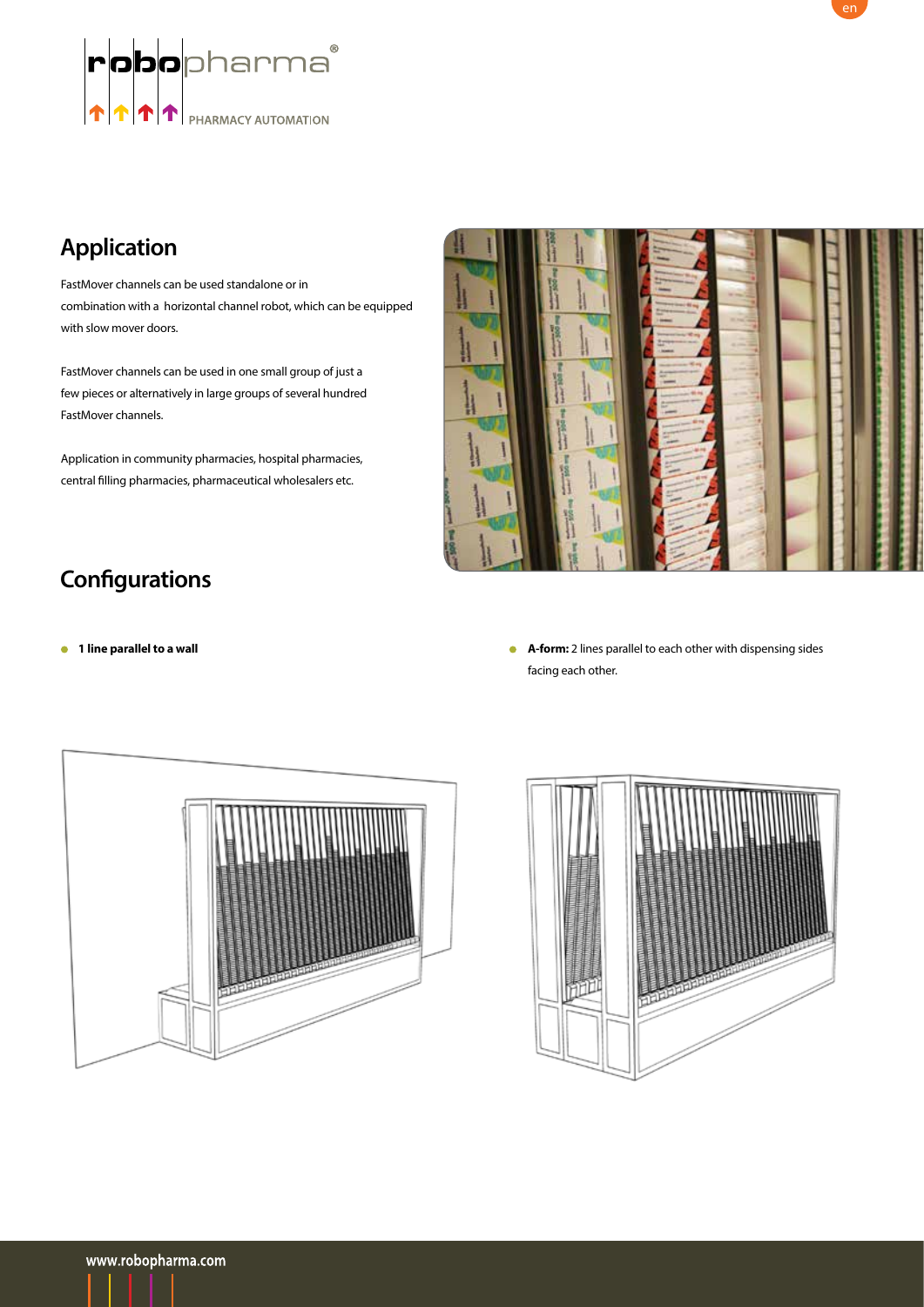

**M-form:** Multiple A- form groups placed parallel to each other.



**1 line parallel in a RP20 robot**



**1 line to the head side of a RP20 robot**



**Simple** & **Reliable Fast** & **Compact**

en